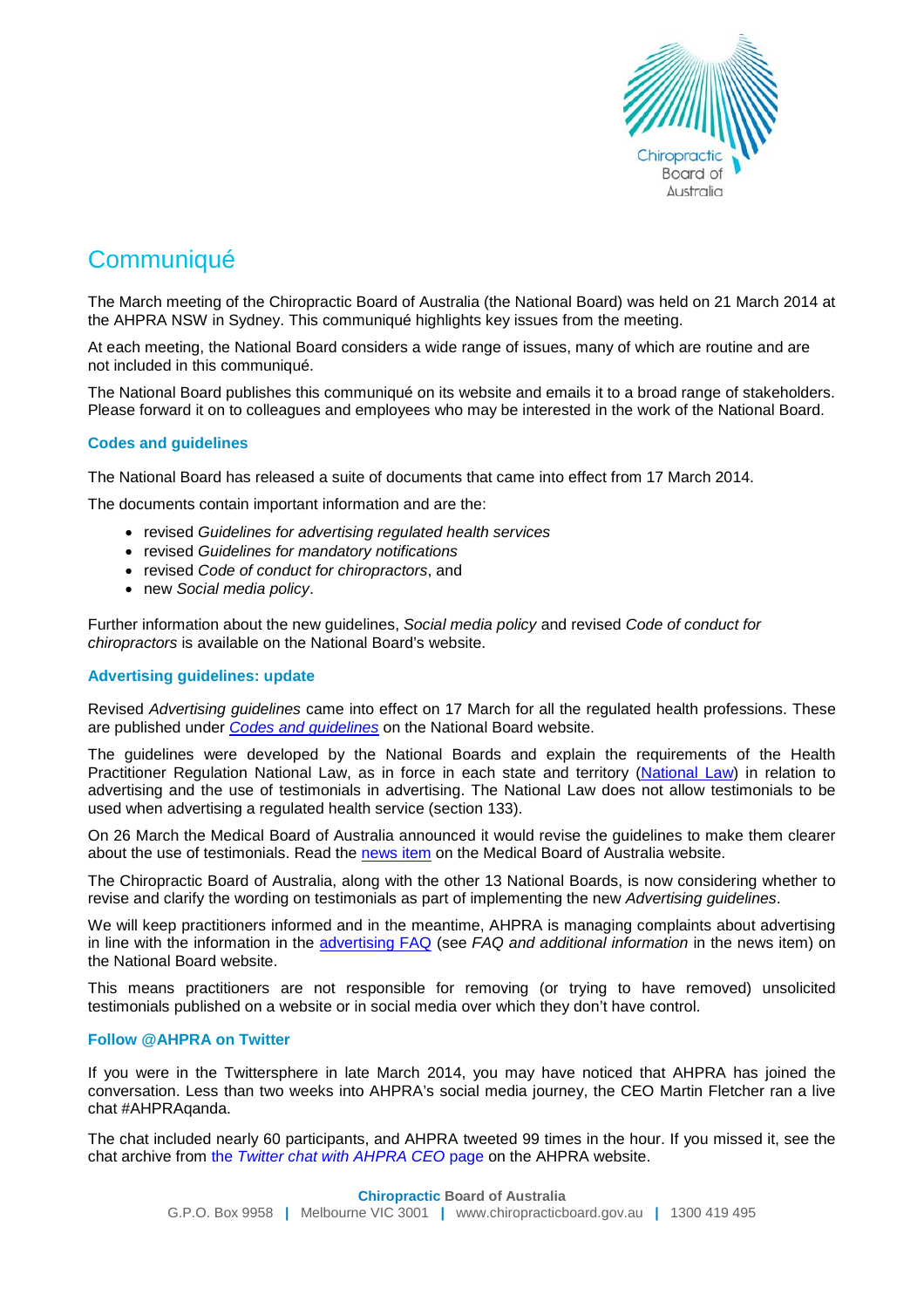AHPRA decided to hold the chat to respond to the online conversations about the National Board advertising guidelines, which gained momentum on Twitter with a number of practitioners and members of the community.

AHPRA will regularly host twitter chats about important topics, and will use this forum to try and get more feedback to National Board consultations.

## **Information sessions on revised obligations**

The National Board has been holding information sessions about the revised obligations for chiropractors across the country. Chiropractors are being advised by email on a state-by-state basis about sessions for their state.

To date sessions have been held in Melbourne, Adelaide and Sydney. The National Board is looking into how it can provide similar activity for practitioners in rural and remote locations.

Feedback to date is overwhelmingly positive, and the National Board would like to thank all those who have attended and participated so far.

## **Consultations**

Along with other National Boards, the Chiropractic Board of Australia is moving towards public consultation on the revised registration standards for:

- professional indemnity insurance
- recency of practice, and
- continuing professional development.

The National Board is also consulting on two supporting guidelines for the registration standard on continuing professional development.

This consultation process will be coordinated across all National Boards undertaking a review of the same registration standards.

More information about these consultations will be published on the website as soon as practicable.

#### **Standards compliance audit**

AHPRA and the National Board have developed a nationally consistent approach to auditing health practitioners' compliance with mandatory registration standards.

All health practitioners registered under the National Law are required to comply with a range of registration standards. These registration standards are developed after wide-ranging consultation and are approved by the Australian Health Workforce Ministerial Council.

Audits of random samples from all professions, including chiropractors, will run periodically throughout the year. Chiropractors who are selected for audit will receive an information pack on requirements. Additional information is available under *[Audit](http://www.chiropracticboard.gov.au/Registration/Audit.aspx)* on the National Board website.

If you have questions or queries about this process, please email the audit team at: [audit@ahpra.gov.au](mailto:audit@ahpra.gov.au) or phone the customer service team Monday to Friday, 9am to 5pm AEST on 1300 419 495.

#### **New South Wales Chiropractic Council**

The NSW Chiropractic Council is the co-regulatory body that manages notifications relating to NSW practitioners under the National Law.

The National Board met with the NSW Chiropractic Council to discuss matters relating to advertising, notifications and the regulatory activities of both bodies, as well as ways of improving information sharing between the two bodies. Various trends in notifications and strategies to help reduce notification levels were also discussed.

> **Chiropractic Board of Australia** G.P.O. Box 9958 **|** Melbourne VIC 3001 **|** www.chiropracticboard.gov.au **|** 1300 419 495